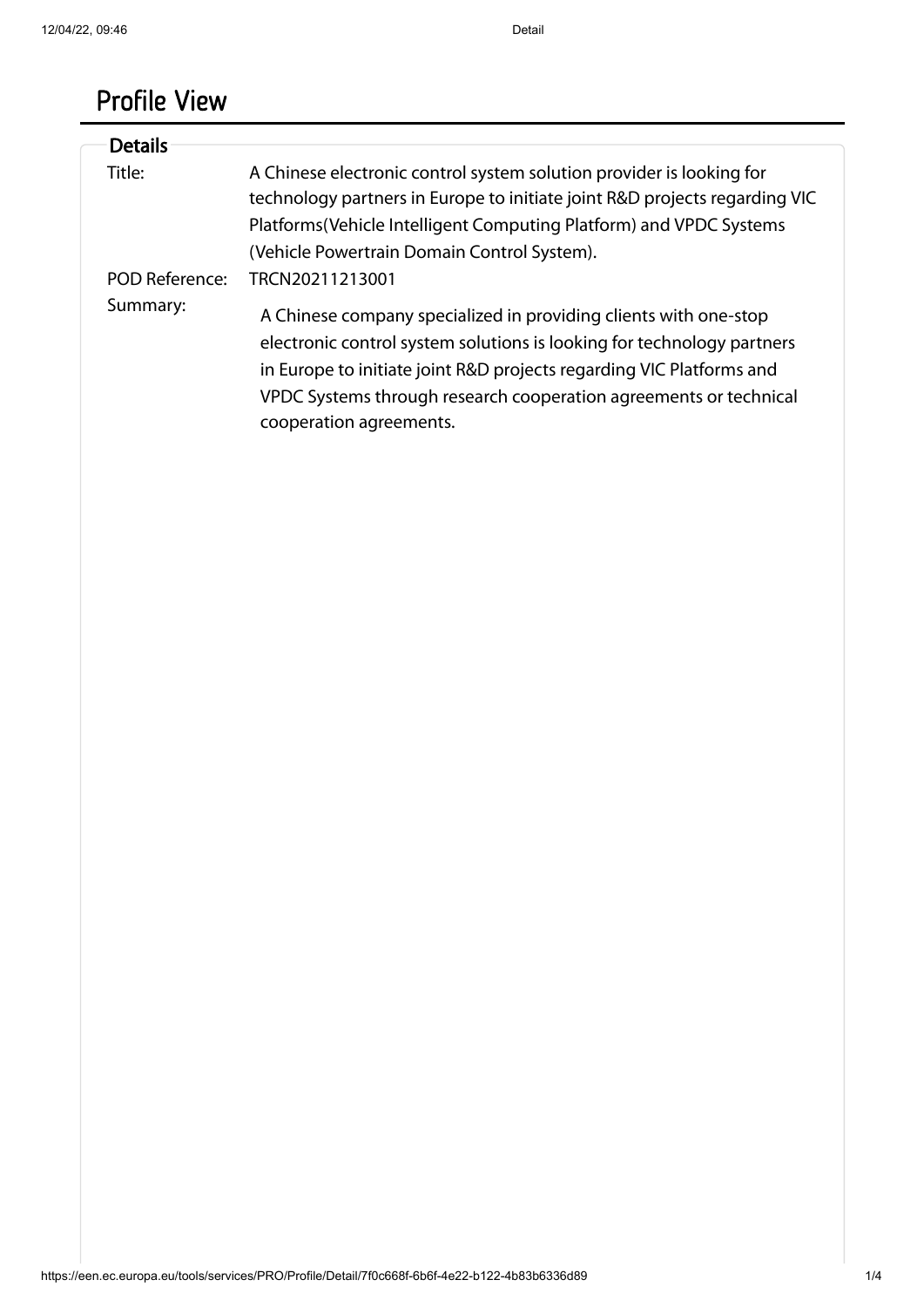### Description:

Established in 2011, the Chinese company is specialized in providing professional one-stop solutions for electronic control systems for users in various industries, such as automobile, machinery, shipbuilding, aviation and etc..

With more than 10 years of experience in developing electronic control system solutions, the company can provide their clients with the development tool, engineering services, technical consultation and related training services covering the whole ECU(Electronic Control Unit) development process from rapid prototype to mass production. The turnkey engineering services and technical consulting services provided by the company include: development of integrated electronic control system for new energy vehicles, development of fuel cell control system, development of engine management system, development of automatic transmission control system, development of vehicle network bus, development of embedded software, development of hardware-in-the-loop simulation, development of high-fidelity driving simulator and etc..

The company has obtained a number of patents and computer software copyrights. And the company has passed CE certification as well.

The company has established in-depth partnerships with the domestic universities and overseas high-tech companies, such as Tsinghua University, Jiangsu University and Tongji University, Realtime and NI. The company has already exported their products to Southeast Asian and other countries.

To further improve the performance of the products and services, the Chinese company would like to find technology partners in Europe to initiate jointly R&D projects to co-develop VIC Platforms and VPDC Systems through research cooperation agreements or technical cooperation agreements.

**Technical** Specification or Expertise Sought:

The company is looking for technology partners who have the expertise in development of electronic control systems and already have successful application cases.

IPR status:: Copyright Design Rights Patents granted Trade Marks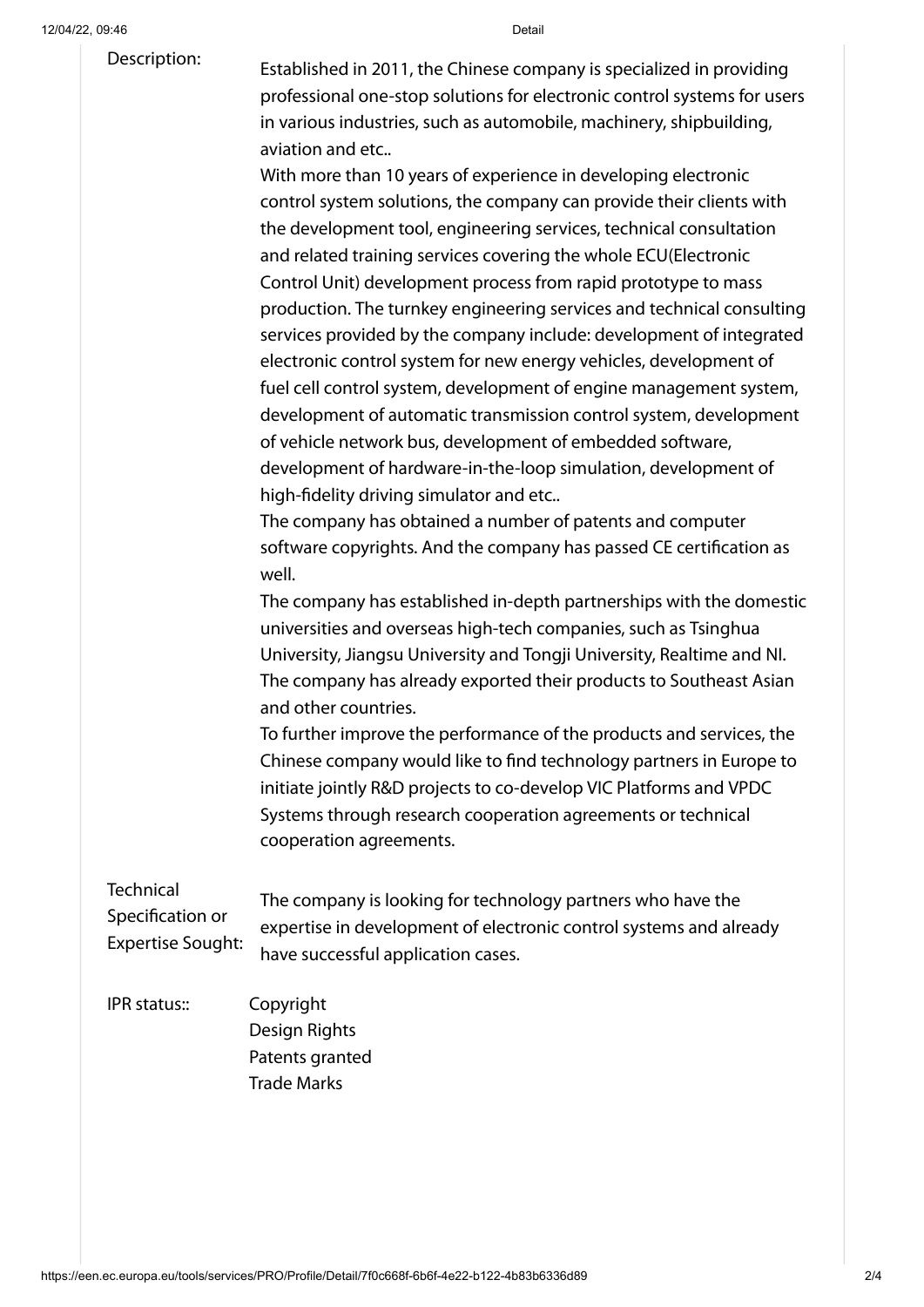Comments Regarding IPR Status: The company has obtained a number of patents and computer software copyrights regarding embedded systems, electronic control system for new energy vehicles, automatic transmission control system, intelligent driving computing platform, real-time simulating system.

## Keywords

| Technology | 01001001 Automation, Robotics Control Systems   |
|------------|-------------------------------------------------|
| Keywords:  | 01002003 Electronic engineering                 |
|            | 01002004 Embedded Systems and Real Time Systems |
|            | Market Keywords: 03001006 Controllers           |

### Partner Sought

| Type and Role of<br>Partner Sought:   | Due to a large increase in information flow, the automobile electronic<br>and electrical structure will be gradually upgraded from distributed<br>control system to centralized or domain control system. Currently, the<br>Chinese company is focusing on developing the domain control units<br>for new generation vehicles. So for the Chinese company, the most<br>ideal partner would be a R&D institute or university with a team<br>engaged in developing edge-cutting control technologies, with whom<br>the company can conduct jointly R&D projects to co-develop VIC<br>Platforms and VPDC Systems.<br>As every company has its own tech-path and technical advantages,<br>the Chinese company would also like to establish win-win<br>partnerships with any suitable high-tech companies with<br>complementary technology advantages to co-develop VIC Platforms<br>and VPDC Systems. |
|---------------------------------------|---------------------------------------------------------------------------------------------------------------------------------------------------------------------------------------------------------------------------------------------------------------------------------------------------------------------------------------------------------------------------------------------------------------------------------------------------------------------------------------------------------------------------------------------------------------------------------------------------------------------------------------------------------------------------------------------------------------------------------------------------------------------------------------------------------------------------------------------------------------------------------------------------|
| Type and Size of<br>Partner Sought:   | <b>R&amp;D Institution</b><br>SME < 10<br>SME 11-50<br>SME 51-250<br>University                                                                                                                                                                                                                                                                                                                                                                                                                                                                                                                                                                                                                                                                                                                                                                                                                   |
| Type of<br>Partnership<br>Considered: | Research cooperation agreement<br>Technical cooperation agreement                                                                                                                                                                                                                                                                                                                                                                                                                                                                                                                                                                                                                                                                                                                                                                                                                                 |